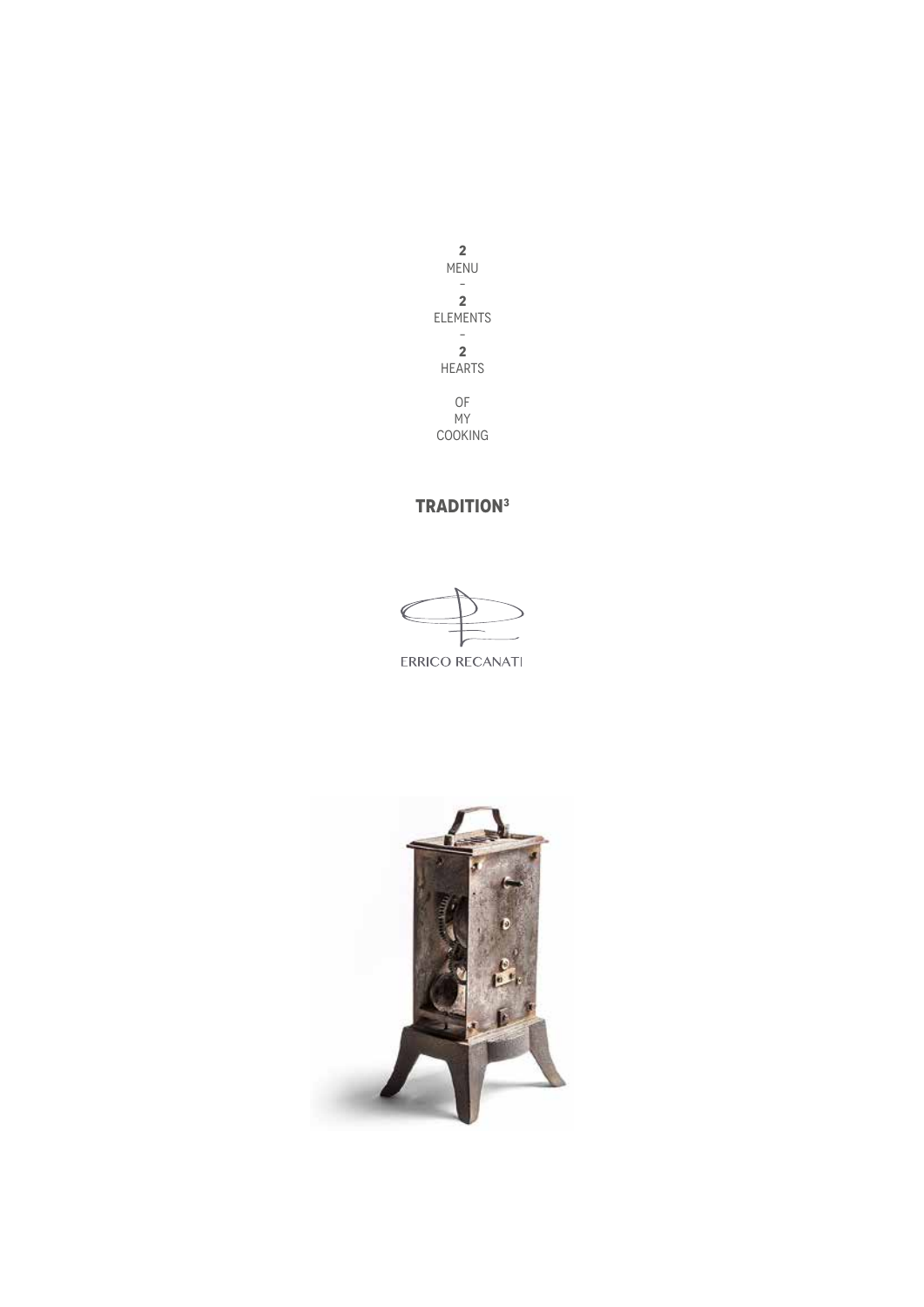## **SMOKE**

OYSTERS, PEACH AND MUSTARD BUTTER AND LARD

ROASTED TOMATO, PRAWNS, "CONDITELLA" SAUCE AND BURNED MEAT WITH COALS RABBIT IN PORCHETTA, ALL IN A WAFFLE

#### PASTA CHEESE AND THE 7 PEPPERS COOKED ON THE EMBERS

PARTRIDGE AND ITS GIARDINIERA (MARINATED VEGETABLES)

LICK THE MARCHE

ANANAS SOUP COOKED UNDER ASH, ALMOST CRUNCHY YOGURT ICE CREAM

120€

PRICE IS BEVERAGES EXCLUDED THE MENU IS RECOMMENDED FOR THE ENTIRE TABLE

## **FLAMES**

ASPARAGUS<sup>3</sup> LANGOUSTINE, MEAT ROE, MANGO AND SOUR BUTTER

> BUTTER AND LARD CHOPPED CRACKLINGS AND HERBS

RABBIT KIDNEY AND CRUSHED ONION FROM PEDASO THE HEAD (OF CALF) HAS BEEN LOST IN THE PORTONOVO BAY

RAVIOLI OF TURNIP COOKED UNDER ASHES, TAIL AND OYSTERS

TONGUE, PEACHES, CLAMS AND TOASTED PINE NUTS

MUSHROOM AND MILCH

PIGEON AND LACQUERED EEL

#### TOMATO

140€

PRICE IS BEVERAGES EXCLUDED THE MENU IS RECOMMENDED FOR THE ENTIRE TABLE

WE SUGGEST YOU TO COMBINE OUR SELECTION OF WINES 3 CHALICES 45 € 4 CHALICES 60 $E$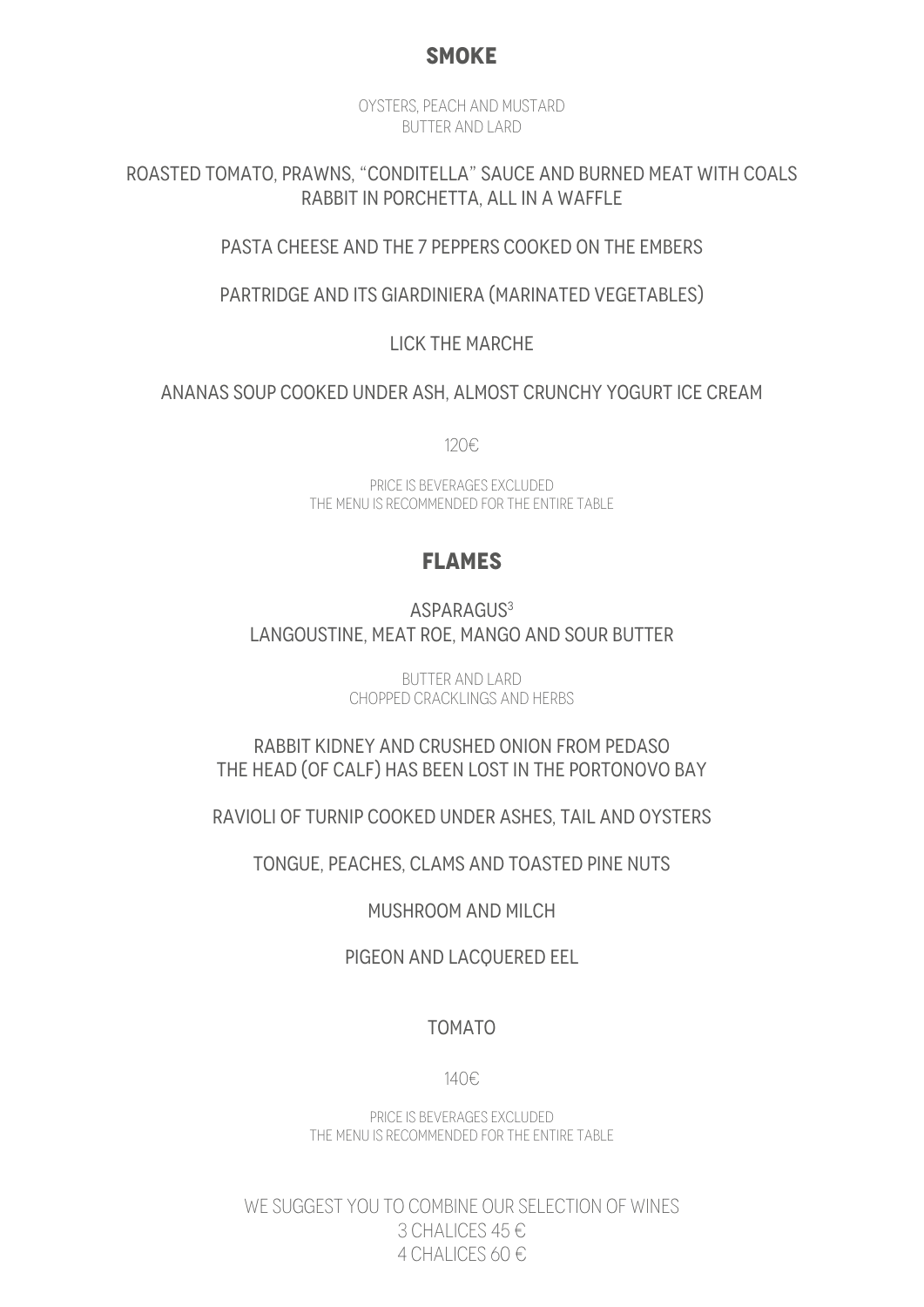#### **APPETIZERS**

DUCK, SCAPECE AND COURGETTES 24€

LETTUCE, BITTER ALMONDS AND TROUT CAVIAR 23€

LANGOUSTINE, MEAT ROE, MANGO AND SOUR BUTTER 30€

> 10 FOIE GRAS MOMENTS 45€

## **PASTA**

TAGLIATELLA ROSSA AND HARE IN COSISTENCE 28€

WILD GAME TORTELLO, RASPBERRY VINEGAR, RAPESEED AND TENERA ASCOLANA 30€

> PASTA CHEESE AND THE 7 PEPPERS COOKED ON THE EMBERS 32€

> > STRAWBERRIES AND VIALONE NANO 30€, MIN. 2 PEOPLE

### **SPIT & EMBERS**

LAMB OFFAL, SWEETBREADS AND ONION 30€

STOCKFISH WILD HERBS, BUTTER AND RASPBERRIES 35€

GUINEA FOWL FAR AWAY COOKED, ROOTS AND SALVIA EXTRACT 30€

> THE OYSTER IS FROM THE EMBERS AIRS 10€ EACH ONE

PIGLET AROMATIC SALAD AND CICCIOLI 30€

PARTRIDGE AND ITS GIARDINIERA (MARINATED VEGETABLES) 34€

> PIGEON OF THE TRADITION 32€